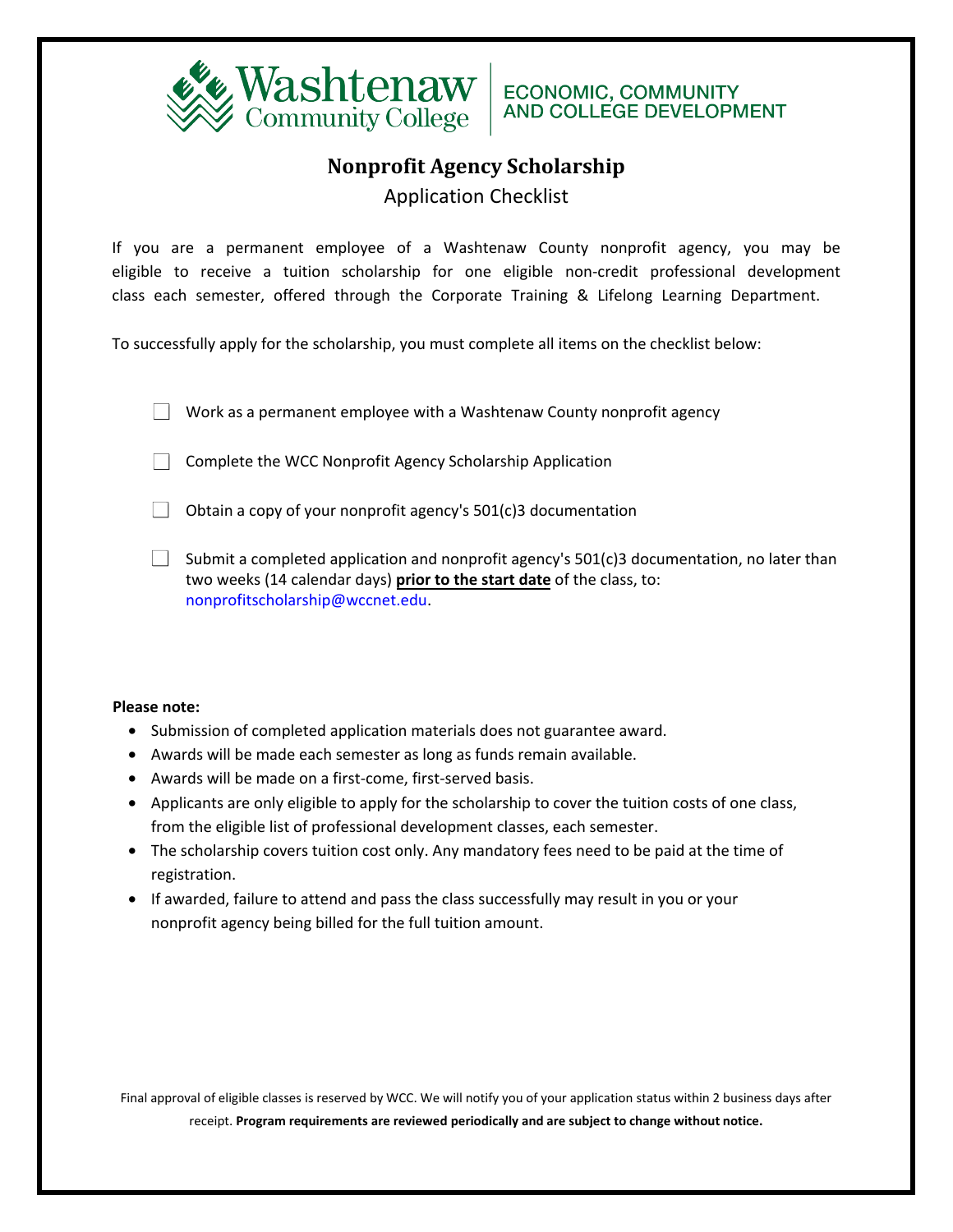

### **Nonprofit Agency Scholarship Application**

### **Guidelines**

If you are a permanent employee of a nonprofit agency in Washtenaw County (permanent position) you may apply for the Washtenaw Community College Nonprofit Agency Scholarship, which will pay the tuition (only) of one eligible non-credit professional development class.

Please complete this application and submit it, along with a copy of your agency's 501(c)3 documentation, no later than two weeks (14 calendar days) **prior to the start date** of the class to:

#### nonprofitscholarship@wccnet.edu

**NOTE: This application must be approved BEFORE registering for your class. The scholarship does not renew - a new application must be submitted for each semester you wish to apply.**

| <b>Student Information</b>       |                                                                                                                                                                                                                                                                                                                                                                                                                |  |
|----------------------------------|----------------------------------------------------------------------------------------------------------------------------------------------------------------------------------------------------------------------------------------------------------------------------------------------------------------------------------------------------------------------------------------------------------------|--|
|                                  |                                                                                                                                                                                                                                                                                                                                                                                                                |  |
|                                  |                                                                                                                                                                                                                                                                                                                                                                                                                |  |
|                                  |                                                                                                                                                                                                                                                                                                                                                                                                                |  |
|                                  | I am applying for the Nonprofit Agency Scholarship. I understand that I must successfully complete and attend all sessions of my classes<br>to remain eligible for this scholarship. If not, WCC may bill myself or my agency for the full tuition and/or discontinue my use of this<br>scholarship. I understand that the final approval of eligible classes is reserved by Washtenaw Community College.      |  |
|                                  |                                                                                                                                                                                                                                                                                                                                                                                                                |  |
|                                  | <b>Enrollment Information</b>                                                                                                                                                                                                                                                                                                                                                                                  |  |
| Intended Semester of Enrollment: | Summer 20   Fall 20   Winter 20                                                                                                                                                                                                                                                                                                                                                                                |  |
| Class # $\_$                     |                                                                                                                                                                                                                                                                                                                                                                                                                |  |
|                                  |                                                                                                                                                                                                                                                                                                                                                                                                                |  |
|                                  | <b>Employer Authorization</b>                                                                                                                                                                                                                                                                                                                                                                                  |  |
|                                  |                                                                                                                                                                                                                                                                                                                                                                                                                |  |
|                                  |                                                                                                                                                                                                                                                                                                                                                                                                                |  |
|                                  |                                                                                                                                                                                                                                                                                                                                                                                                                |  |
|                                  |                                                                                                                                                                                                                                                                                                                                                                                                                |  |
|                                  |                                                                                                                                                                                                                                                                                                                                                                                                                |  |
|                                  | We authorize Washtenaw Community College to bill us/and or discontinue use of this scholarship for the above student for the corresponding<br>semester if the student does not successfully complete and attend all sessions of the approved class listed above. Approved costs<br>include tuition only. We understand that the final approval of eligible classes is reserved by Washtenaw Community College. |  |
|                                  |                                                                                                                                                                                                                                                                                                                                                                                                                |  |
|                                  | WCC USE ONLY: Semester: _____________ Approved: Yes No Fleviewed By: __________                                                                                                                                                                                                                                                                                                                                |  |
| Comments:                        |                                                                                                                                                                                                                                                                                                                                                                                                                |  |
|                                  |                                                                                                                                                                                                                                                                                                                                                                                                                |  |
|                                  |                                                                                                                                                                                                                                                                                                                                                                                                                |  |